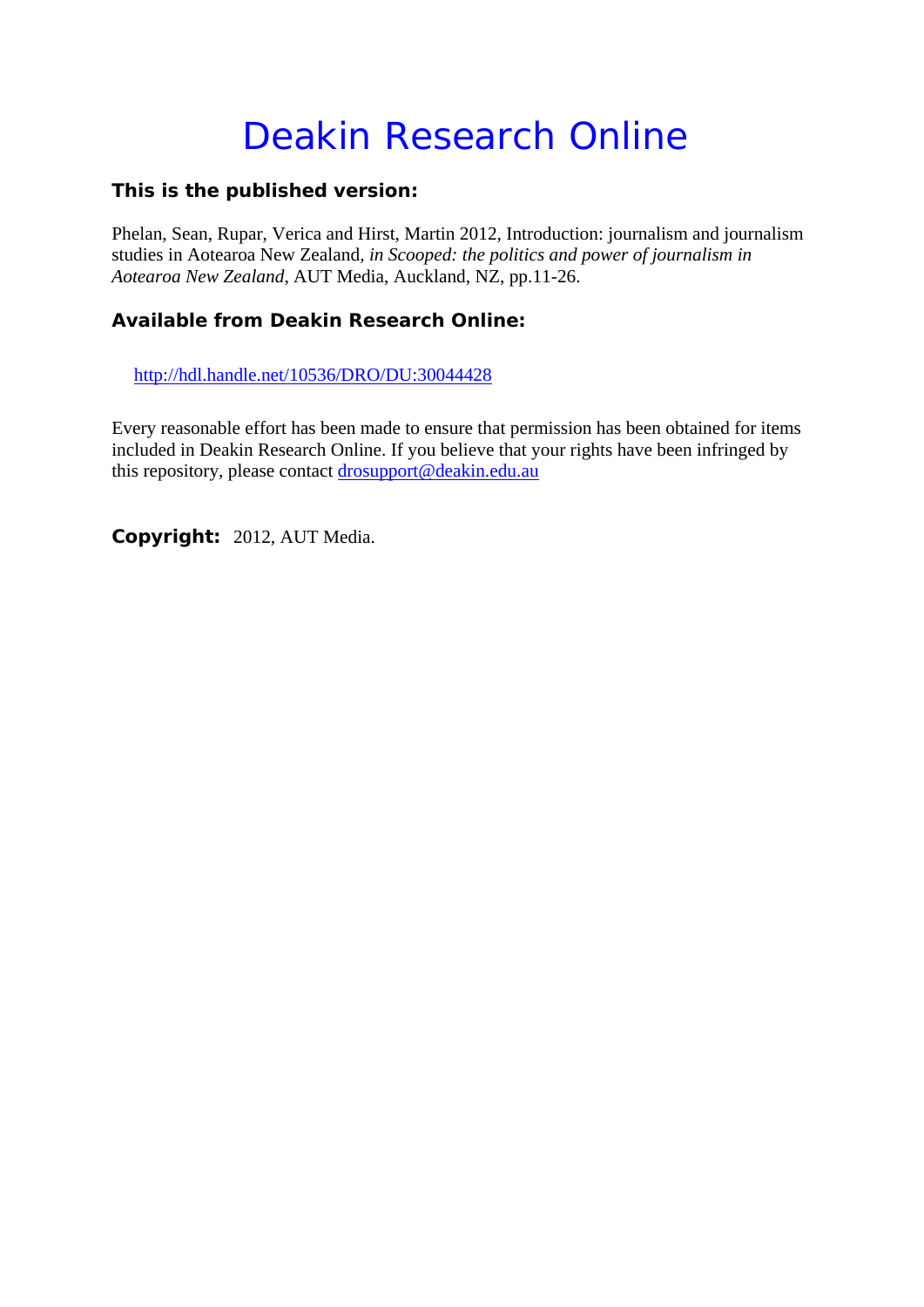# INTRODUCTION: JOURNALISM AND JOURNALISM STUDIES IN AOTEAROA NEW ZEALAND

#### *Sean Phelan, Verica Rupar and Martin Hirst*

This book is a response to the need for new theoretical and analytical perspectives on the condition of journalism and the public sphere in Aotearoa New Zealand. It is now more than ten years since McGregor and Comrie (2002) published the last of their edited volumes on the state of the country's news media, and nearly four years since the publication of the second edition of the vocationally oriented and widely used textbook, *Intro to Journalism* (Tully, 2008). Local journalism and news media researchers and educators have hardly been inactive in the interim period. The emergence of new journalism and media-related degrees at several universities, the ongoing contribution oflocal journals like the *Pacific Journalism Review,* the increased visibility of New Zealand-related journalism research in national and international journals, and the more general expansion of media and communication studies, all point to a stronger, more institutionally secure, academic identity.

That said, when evaluated critically, it is hard to disagree with Matheson's (20ID) assessment that the Aotearoa New Zealand journalism and news media literature is still at a relatively embryonic stage, and that the particulars of the local journalism culture have yet to be satisfactorily captured by academic researchers. Moreover, the range of analytical perspectives informing the academic and wider public discussion of journalism in Aotearoa New Zealand has been narrow and stifling, indicative of a wider historical aversion to the value of self-consciously intellectual and theoretical investigations into journalistic culture and practice (Zelizer, 2004).

*Scooped: The Politics and Power of Journalism in Aotearoa New Zealand* has, from a general editorial perspective, two interlinked objectives. First, in line with wider international trends (see Wahl-Jorgensen and Hanitzsch, 2009), it signals the emergence of a more theoretically sophisticated and critically engaged journalism studies identity in Aotearoa New Zealand. As in many other countries, journalism has been historically thought of as a vocational trade in New Zealand; more as a domain of skills-based 'training', rather than scholarship and academic learning. This has consequently put limits on how journalism, and journalism education, are conceived within the academy and the wider culture, and has been the site of an often-fraught cultural politics about what journalism is and what it should be. For example, consider the repressive assumptions later interrogated by some commentators - underpinning the *Dominion Post's*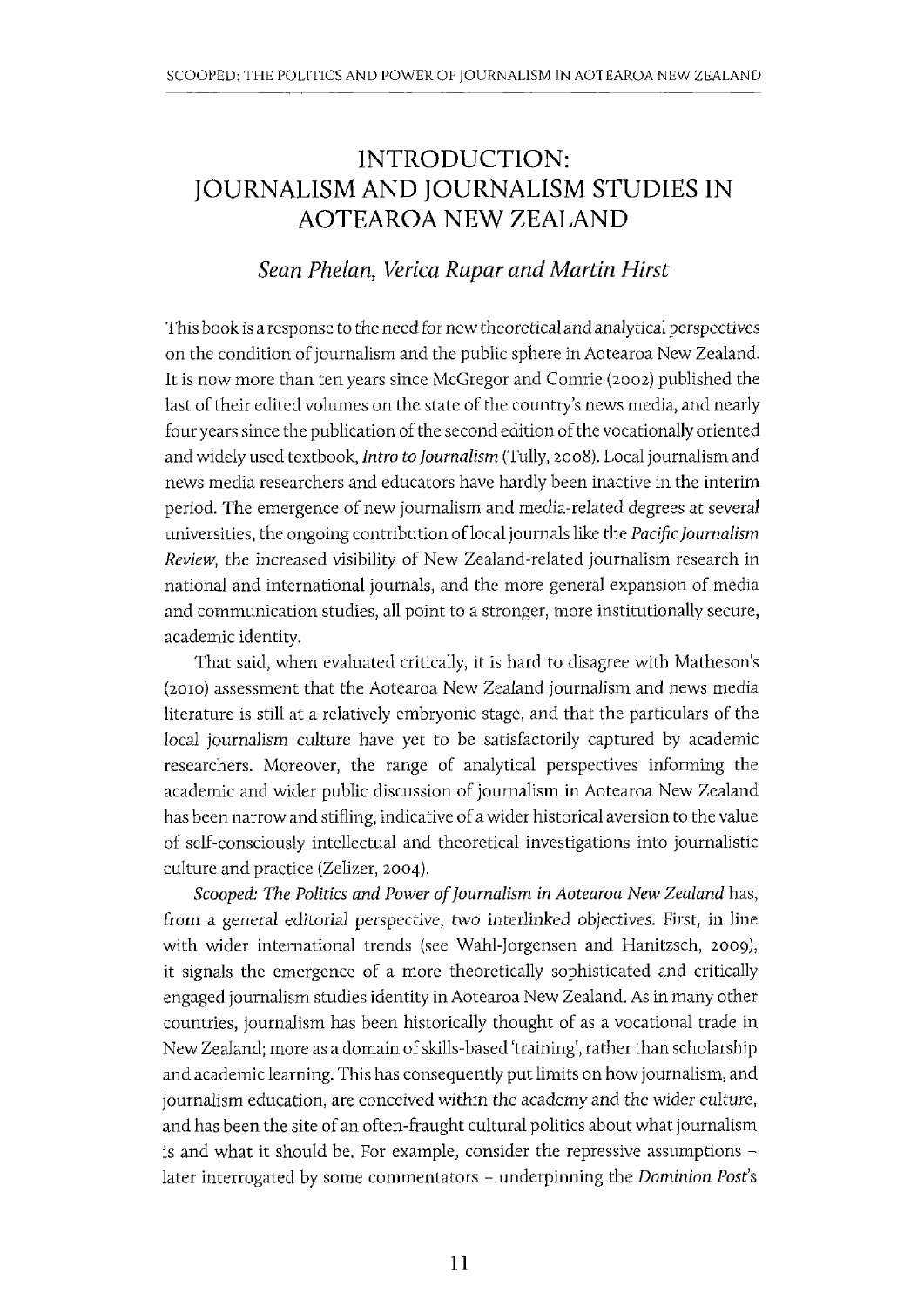(2on) recent matter-of-fact assertion that investigative journalist Nicky Hager, one of the contributors to this book, "in the common definition of the craft...is not" a journalist.

A skills-based practitioner perspective on journalism and journalism education may be essential - in fact, it would be hard to know what a robust journalism curriculum would look like without it. Yet, this collection assumes that a narrow focus on skills and the self-contained perspective of the practitioner is not enough if we want to understand the political, social, cultural and civic importance of the "journalistic field" (Bourdieu, 2005) *to all of us* in today's mediated democracies. Journalism and news media analysis in Aotearoa New Zealand should also be a domain of serious scholarship and learning, which doesn't have to apologise for using conceptual frameworks that challenge the standard commonsense discourses about journalistic practice and the role of the media in our everyday lives.

Second, this book wants to explicitly situate journalism *itself* as a form of cultural practice, politics and power. In one sense, everyone has opinions on the power of journalists and the news media. Yet, in another, mainstream journalists in Aotearoa New Zealand are often too quick to represent power as something others have, rather than something asserted by journalists themselves. Characterising journalistic practice as a form of power and cultural politics is itself a political gesture, though not in some simple-minded ideological sense. It is political because it wants to critically interrogate the dominant assumptions of the local journalistic culture and celebrate, rather than condemn, the divergent approaches taken by academics and practitioners to understanding journalism.

*Scooped* examines some of the most pressing economic, political, cultural and technological issues facing journalism and the "mediated polity" (Kemp, 2010) in Aotearoa New Zealand. Approaching journalism as a field of cultural production, the book brings together contributions from a diverse list of academics and journalists, thereby ensuring that no single perspective dominates others. Contributors may sometimes disagree and contradict each other. They may also write in quite different registers: some more theoretical, some more personal. Yet all are united by their shared concerns about the current state of journalism and the public sphere in Aotearoa New Zealand, in what some have described as a time of multiple "crises" for Anglo-American journalism cultures (Gitlin, 2009).

These crises involve both ideological and commercial issues. There is a perceived loss of professional confidence in many quarters as journalists struggle with competition from non-journalist sources in the blogosphere and what we can roughly describe as 'citizen journalism'. There is also a well founded apprehension that the industrial business models that dominated journalism and news production in the 20th century are broken. The head of the famous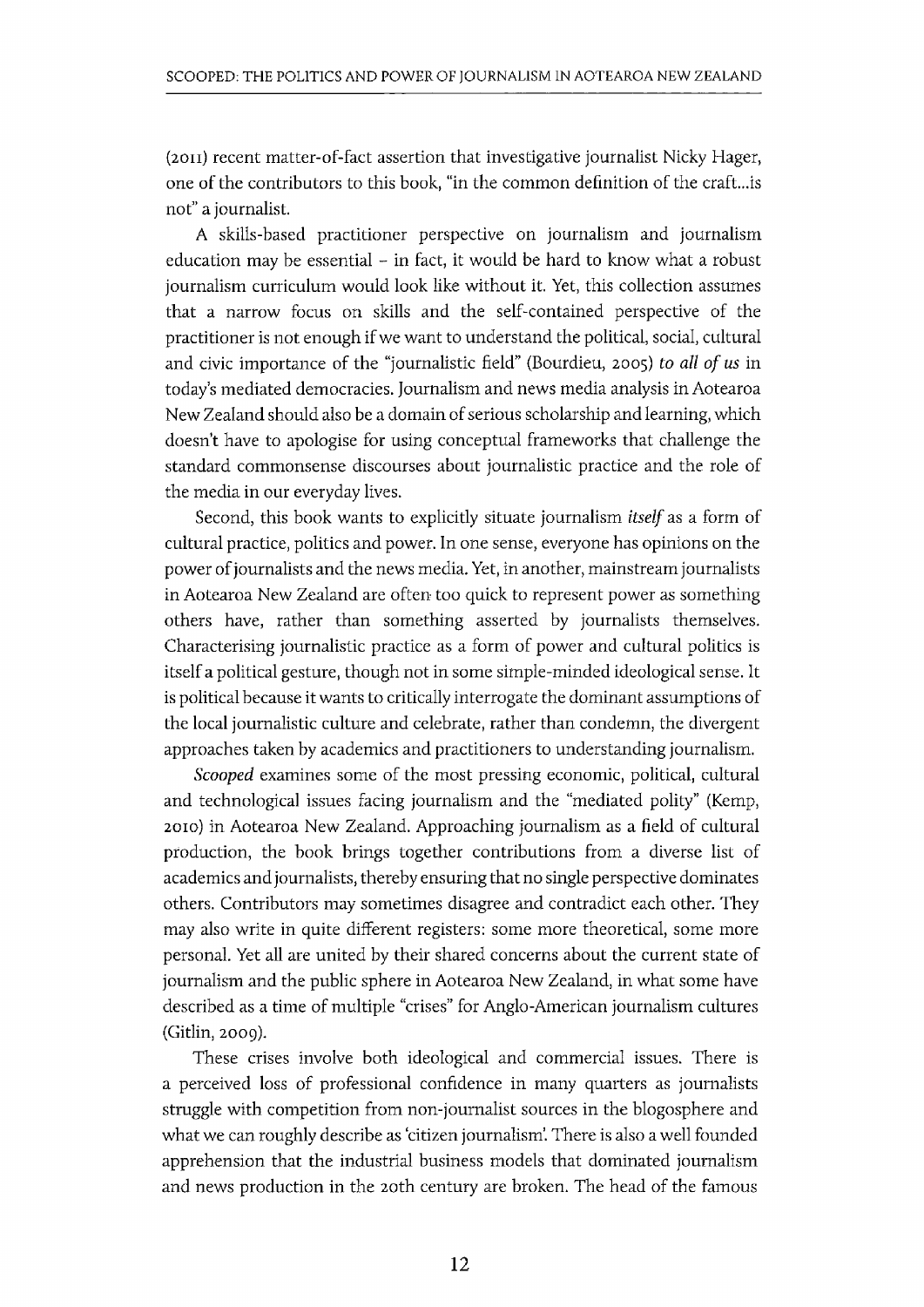Sulzberger family (owner of the *New York Times),* Arthur Sulzberger, has described the financial situation facing newspapers as a "perfect storm" (Hirst, 20II). While it is important to tease out the contours and dynamics of both the political-ideological crisis and the economic uncertainty, it is also essential to note their distinct, if entangled, natures. Both appear to be driven by the digital revolution - the appearance of new technological paradigms that shift the balance of power away from traditional media. However, it would be a mistake to assume the 'technogenic' nature of this crisis period, as Hirst's chapter argues. It is more than technology-driven, particularly in a context of global economic decline and the crisis in media outlets' traditional advertising model. The news media is, first and foremost, big business, and the fortunes of the news industry are inextricably linked to those of the general capitalist economy - particularly in an economy as vulnerable to transnational capital flows as Aotearoa New Zealand (see Hope, chapter 2).

## **Journalism, power and the fourth estate**

Where does the power of journalism reside? This question is tackled in different ways by different contributors to this volume. The answer is partly determined by how one understands the concept of power. One argument in the political economy of communication research tradition (see chapters I, 2 and 5 by Hope, Hirst, & Thompson) is that the power of the news media is based on the close economic, political and personal relationships between those who own and control the media and a network of corporate, political and cultural elites (Wasko, Murdock, & Sousa, 2011). McChesney (2000) calls this scenario "rich media, poor democracy" because it means that instead of serving the public interest, the news media often serve the interests of corporate oligarchs and shareholders. This ownership and control model provides a solid foundation for observing how power works in the interlinked industries of news, telecommunications and entertainment, particularly in an Aotearoa New Zealand media system and culture dominated by market-driven logics (Ellis, 2010). However, it doesn't always account for situations where the independence of journalists asserts itself in exposure of corporate malfeasance or political intrigue and lies. Nor does it clearly capture the specifically cultural dimensions of journalism practice, as Matheson (chapter 7) suggests. It also downplays the significance of media representational power as a form of power in its own right - what Phelan (chapter 4) describes as the media's power to constitute, rather than just simply report on, social reality.

Bourdieu's concept of the field helps us conceptualise the power struggles and relational dynamics between different social spaces - the economic field, the political field, the cultural field and so on - each of which operates according to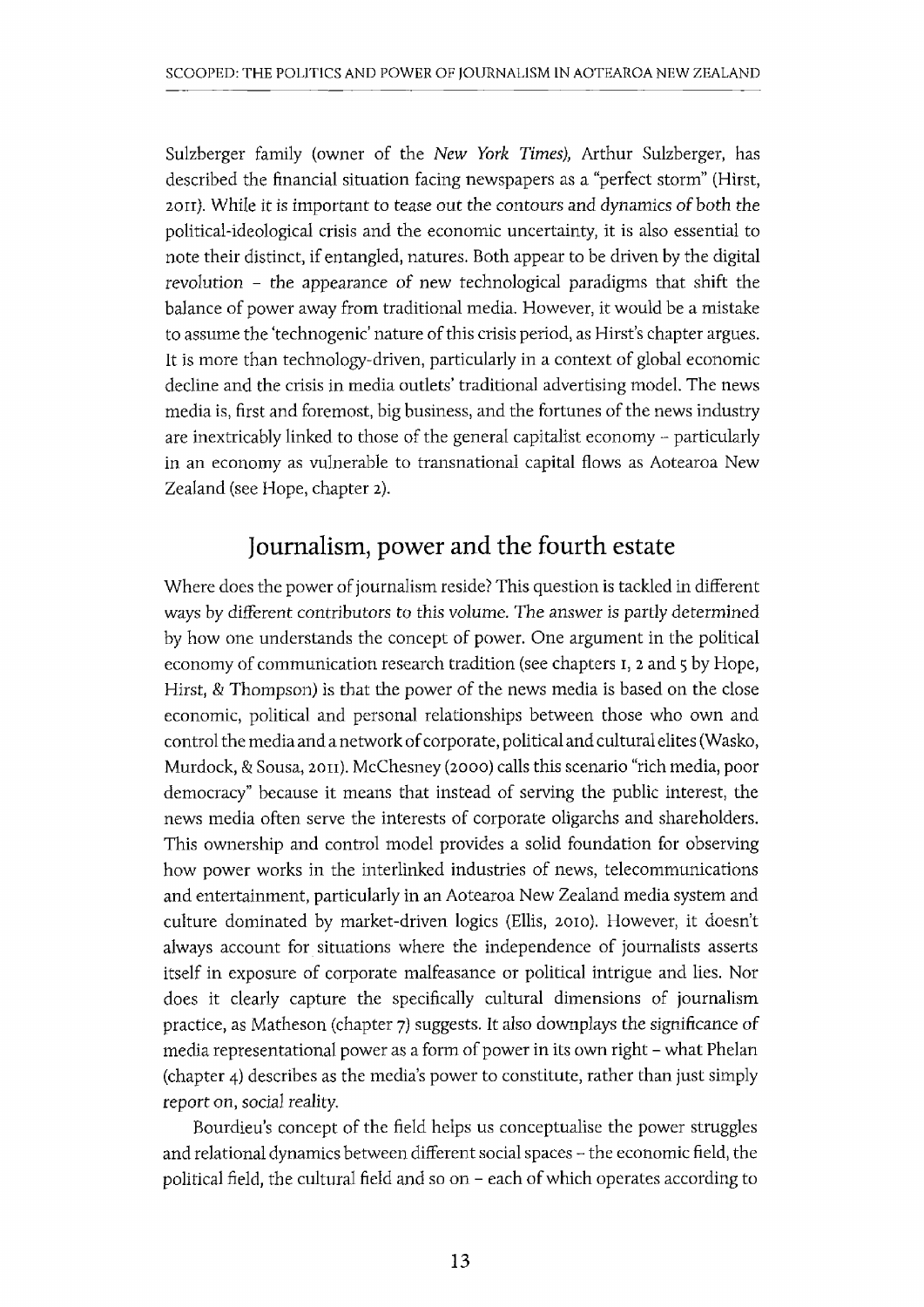its own distinct set of practices and logics (Benson and Neveu, 2005; Bourdieu, 1998). The journalistic field can be understood as the site of an inherently political conflict between different values systems and objectives. On the one hand, the culture of most newsrooms in capitalist liberal democracies like Aotearoa New Zealand is based on a strong sense of professional independence and an idealistic belief - the one that continues to draw students to journalism courses - that journalism should be on the side of social justice. The early 20th century journalist and writer Finley Peter Dunne mythologised this role as one of "comforting the afflicted and afflicting the comfortable". On the other hand, these 'pure' journalistic objectives are locked into an ongoing structural conflict with two external forces: first, the economic power of media capital and corporations; and second, the often-repressive effects of the dominant commonsense assumptions within any particular cultural formation - including, as Richard Pamatatau (chapter II) illustrates, within the cultural practices of the newsroom itself. These tensions are embodied in different perspectives on the fourth estate model, which, as Comrie (chapter 7) shows, remains a key conceptual framework for understanding journalistic identities in Aotearoa New Zealand (also see Hollings, Lealand, Samson and Tilley, 2007; Matheson, 2007). To its supporters, the model is the normative basis of journalism's role in a democracy. To its critics, however, it is part of a subtle ideological mechanism that legitimises the status quo, naturalises the assumptions of a capitalist society, and deflects attention from a wider infrastructure of power beyond the world of the Beehive, in which media institutions are themselves implicated.

The term 'fourth estate' has come to signify the news media's assumption of an independent 'watchdog' role that should be protected and encouraged within the normal workings of liberal democracies (Louw, 2005). The social power of the role is said to derive from the vocational commitment of journalists to "speak truth to power" and to always act "on behalf of the people" (Schultz, 1998, p. 1). The term was first articulated this way in late 18th-century England, at a time when the institution of the press was rallying around the democratic ideals of an emerging class of merchants and industrialists. This new social strata the bourgeoisie - was anxious to shake off the political and cultural shackles of earlier modes of economic production and establish capitalism as the dominant socio-economic formation.

English political thinker Thomas Carlyle attributed the 'fourth estate' label to the conservative political theorist and parliamentarian Edmund Burke who, in 1787, reportedly used the term during a parliamentary debate about allowing the press gallery to gather news more freely in the corridors of monarchical power. According to Carlyle, Burke said there were "Three Estates in Parliamenf; but, in the Reporters' Gallery yonder, there sat a Fourth Estate more important far than they all". Carlyle used the phrase in his 1837 book on the French Revolution to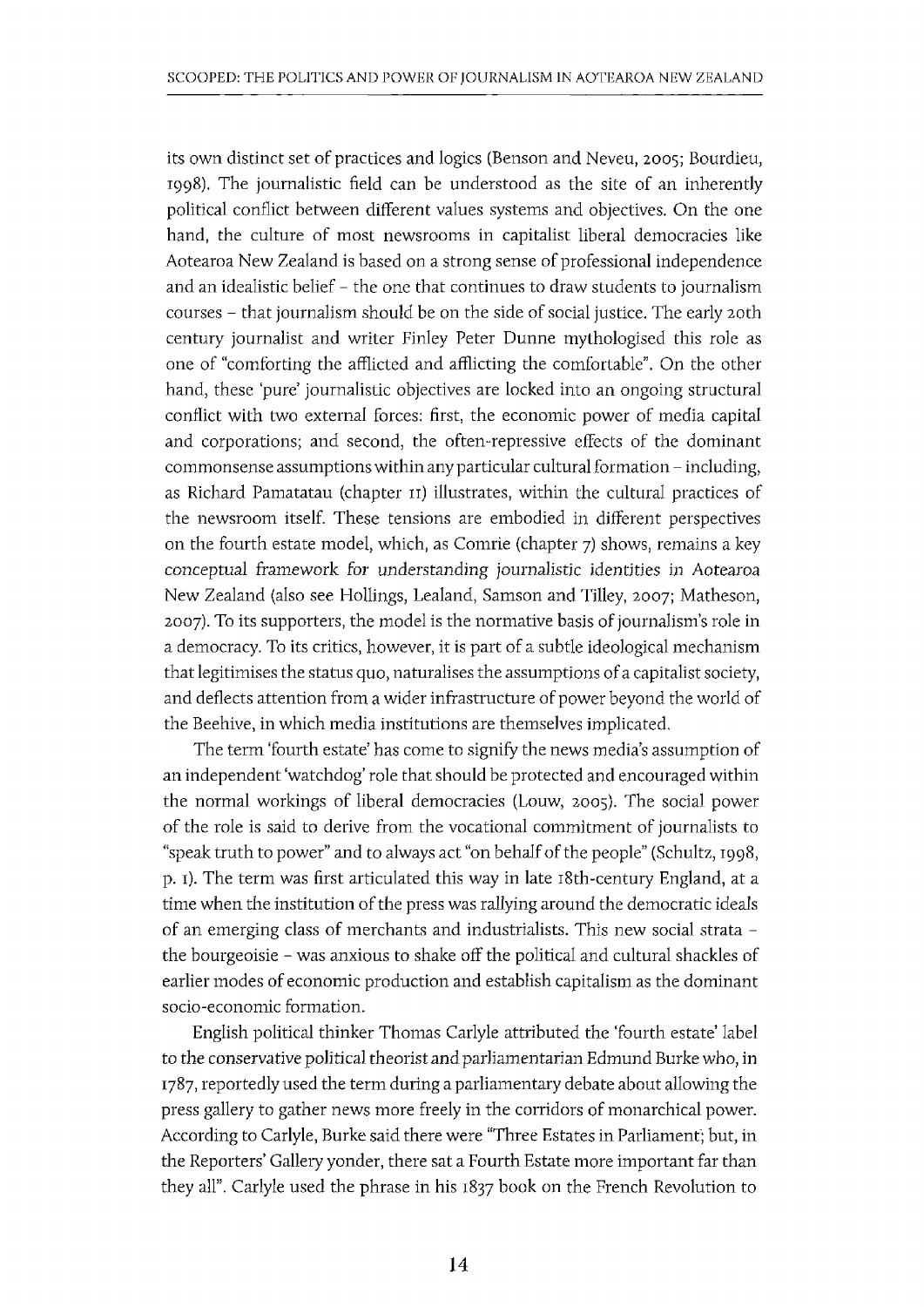praise the activities of independent reporters and publishers who supported the democratic aspirations of the growing European bourgeoisie.

From the late 18th to the early 20th century, the social power of the fourth estate was aligned with the interests and aspirations of small business, private enterprise and the emerging capitalist class. This rubbed off on the mainly male journalists of the time. From the r860s to the early 20th century, the "dominant occupational strategy" for journalists was to turn themselves into independent publishers (Kaul, 1986, p. 51). However, this wasn't always a successful strategy. For those who failed in this entrepreneurial exercise, the only alternative was to work 'penny-a-line', or go on the staff of a larger, more successful publisher. By the time the Industrial Revolution was completing its work, the competitive ethos of a now socially embedded capitalism soon replaced the earlier revolutionary ideals. So much so that, within 100 years of Burke's parliament speech, another Anglo-Irish writer of a more caustic bent, Oscar Wilde, wrote scathingly of the fourth estate, lamenting that public opinion was now at the mercy of bad journalism:

*In old days men had the rack. Now they have the press. That* is *an improvement certainly. But still it is very bad*j *and wrong, and demoralising. Somebody* - *was* it *Burke?* - *called journalism the fourth estate. That was true at the time no doubt. But at the present moment* it *is the only estate. It has eaten up the other three. The Lords Temporal say nothing, the Lords Spiritual have nothing to say, and the House of Commons has nothing to say and says it.* We *are dominated by journalism* (Wilde, 1891).

The parallel emergence of a newspaper industry and fourth estate identity in 19th-century Aotearoa New Zealand was - as Abel, McCreanor and Moewaka Barnes (chapter 3) observe  $\sim$  part of the bigger political project of establishing the colonial state. Significantly, in the same year that Wilde's observations were published, an organisation uniting journalists, editors and proprietors was being established in New Zealand to put daily journalism on a more 'professional' level. The alliance of owners and news-workers, organised under the rubric of the New Zealand Institute of Journalists, was intended to raise journalism above what, at times in the 19th century, had been perceived as a 'disreputable' occupation (Cryle, 1997). However, the desire for greater professional legitimacy and social status was marked by certain contradictions. Elsaka (2005) observes that "the ethos of professionalism that surrounded journalistic work [in New Zealand] was at odds with the reality of journalists' wages and working conditions" (Elsaka, 2005, p. 76). As Wilde's comment highlights, the bourgeois ideals of the fourth estate were gradually tarnished by the rise of a more commerciallyoriented journalism in the 19th century, a historical theme that is traced right up to the present in Hope's work (chapter 2) on the evolution of the Aotearoa New Zealand public sphere.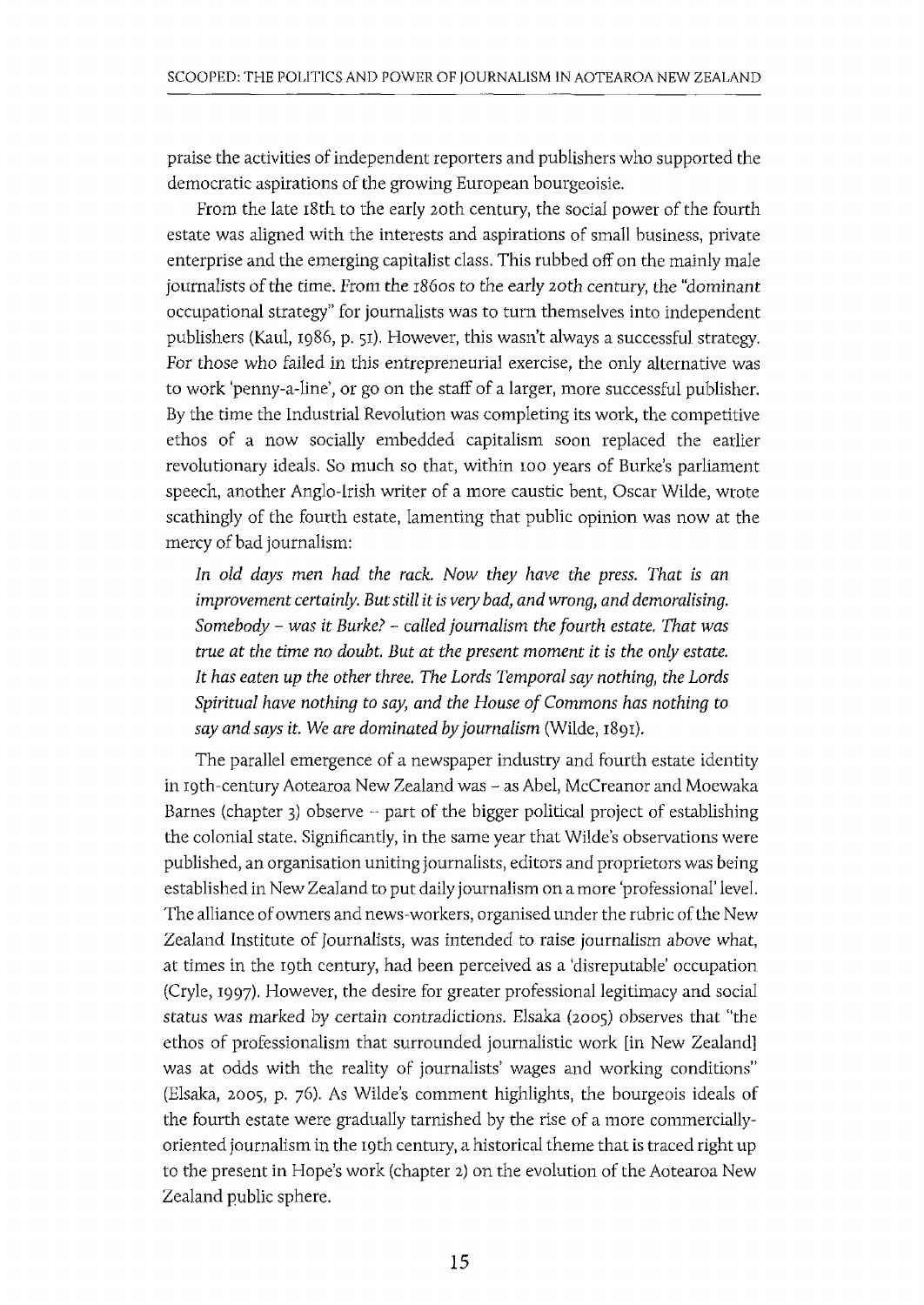By the r890s, the radical enthusiasm of pioneering Victorian newsworkers had given way to the industrial system of journalism associated with the newspaper barons of London and New York, where editors and publishers were of a higher social class and often already rich from other business activity (Ornebring, 2010). By the 1930S, journalism was turned into a form of process work - turning facts and opinion into commodities to create a form of news palatable to advertisers, captains of industry and political masters. The destruction of what was essentially a craft-based form of journalism by the large news machines of the industrial age created new political demands from commercial and social elites, whose own public legitimacy was increasingly dependent on mass communications channels. In the 20th century, rather than agitating for change as independent bourgeois news proprietors had done during the French and American revolutions, and in the revolt against newspaper taxes in Europe, the role of the press become one of 'manufacturing consent' for the existing social and economic order. The wheel has turned so far today that many commentators decry how journalism has now become a form of 'churnalism', where it is argued that a steady diet of commercial propaganda, government spin and corporate PR has almost completely replaced public interest news (Davies, 2008).

However, consent is, by its very nature, a two-way process that involves the dominated classes acceding to someone else's power in return for perceived benefits. Despite the widespread contamination of journalism's public interest objectives by commercial logics, the news media still assert some public legitimacy and independence, some field 'autonomy' from the business side of news, but this autonomy is limited and the journalistic field remains a semiautonomous sphere of action (Bourdieu, 2005, p. 41).

Today, many would argue that it is the ethos of journalistic professionalism that best assumes the mantle of the traditional fourth estate model and the noble idea that journalists are there 'to serve the people'. The historical outcome of these competing social pressures, in Aotearoa New Zealand and elsewhere, is a professional journalism ideology comprised of an uneasy and unstable blending of fourth estate principles; a sense of professional pride based on perceived codes and educational barriers to entry; and a residual social democratic identification with an industrial trade union ethos and a class focus on news as labour (Hirst, 1997).

Writing in 1998, Julianne Schultz (1998) argued that the principles of the fourth estate could be revived, though she knew at the time it would be difficult because of the rise of "junk journalism" (p. 231). Despite the corrosive effects of news sensationalism (Louw, 2005), the ideals of the fourth estate still motivate many journalists. The most recent survey of New Zealand journalists suggested that most felt "the media was generally performing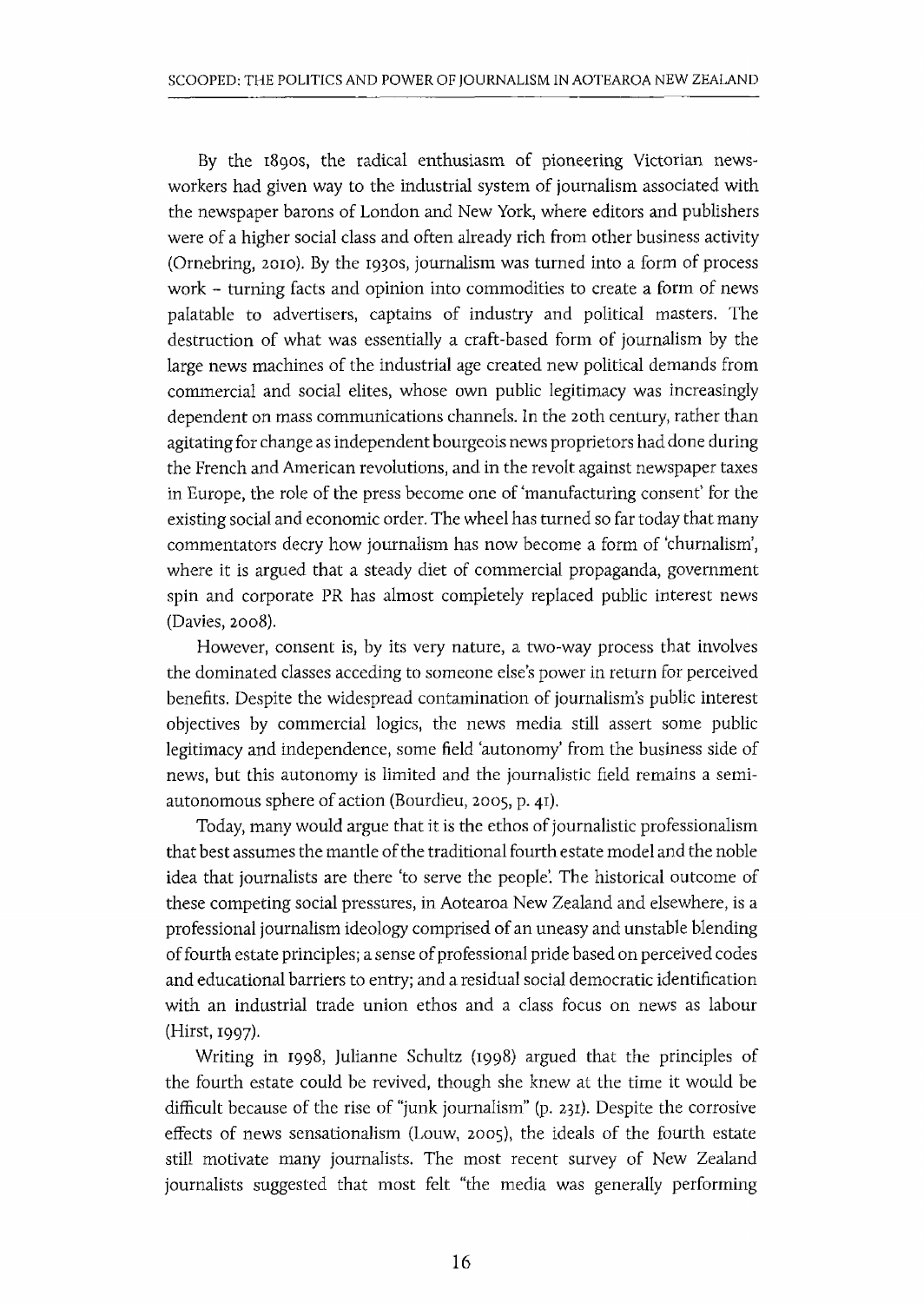its watchdog role well" (Hollings et al, 2007, p. 175), though less sanguine respondents "indicated that the watchdog role could not be performed without more journalists on staff, more time allocated to pursue investigations, and more pay to attract and retain experienced journalists both to perform investigations and to mentor newer staff into the investigative role" (p. r87). These concerns about resourcing illustrate the extent to which the question of the future of the fourth estate, and the possible alternatives to that model, is enmeshed with a far bigger issue: questions about the very future of journalism itself in the digital age (Hirst, 2010). Two chapters in this volume discuss this issue in detail.

Hirst (chapter 2) argues that the internet suggests the possibility of a more democratically empowering model of journalism, which links the blogosphere and the world of user-generated news-like content with professional journalism. His hope is that this might potentially give journalism much greater autonomy from the news industry. Manning (chapter ro) discusses how his own transition into internet-based journalism was a response to the failure of the commercialised mainstream media to serve fourth estate ideals. Rather than renouncing the fourth estate model, Manning argues that it can be reclaimed by an online model of citizen journalism that transcends the arid objectivity norms of mainstream journalism practices.

## **Comparatively situating Aotearoa New Zealand journalism**

The argument put forward in *Scooped* is that the Aotearoa New Zealand journalistic field's interaction with wider power structures in society is defined both by contextual factors - political, economic, cultural and ideological - and by journalism itself, a set of practical schemes that determine what is important, appropriate and preferred in the everyday work of journalists. This set of practical schemes, often taken for granted and unconscious, that Bourdieu (2005) calls the journalistic *doxa* holds the key to understanding the basis of journalists' professional authority to mediate - thereby simultaneously constructing reality for their readers. In a national context, this ethos of journalism assumes a specific form of symbolic power that allows journalism to function as a coherent interpretative community (Zelizer, 1993), which is a by-product of particular national histories, institutional conditions, and political and socio-economic formations.

The question of where journalism in Aotearoa New Zealand stands in comparative context to other journalism cultures hinges on the question of how journalistic norms, values, conventions and strategies *here* differ from journalism in other parts of the world. Although the history of national journalism has still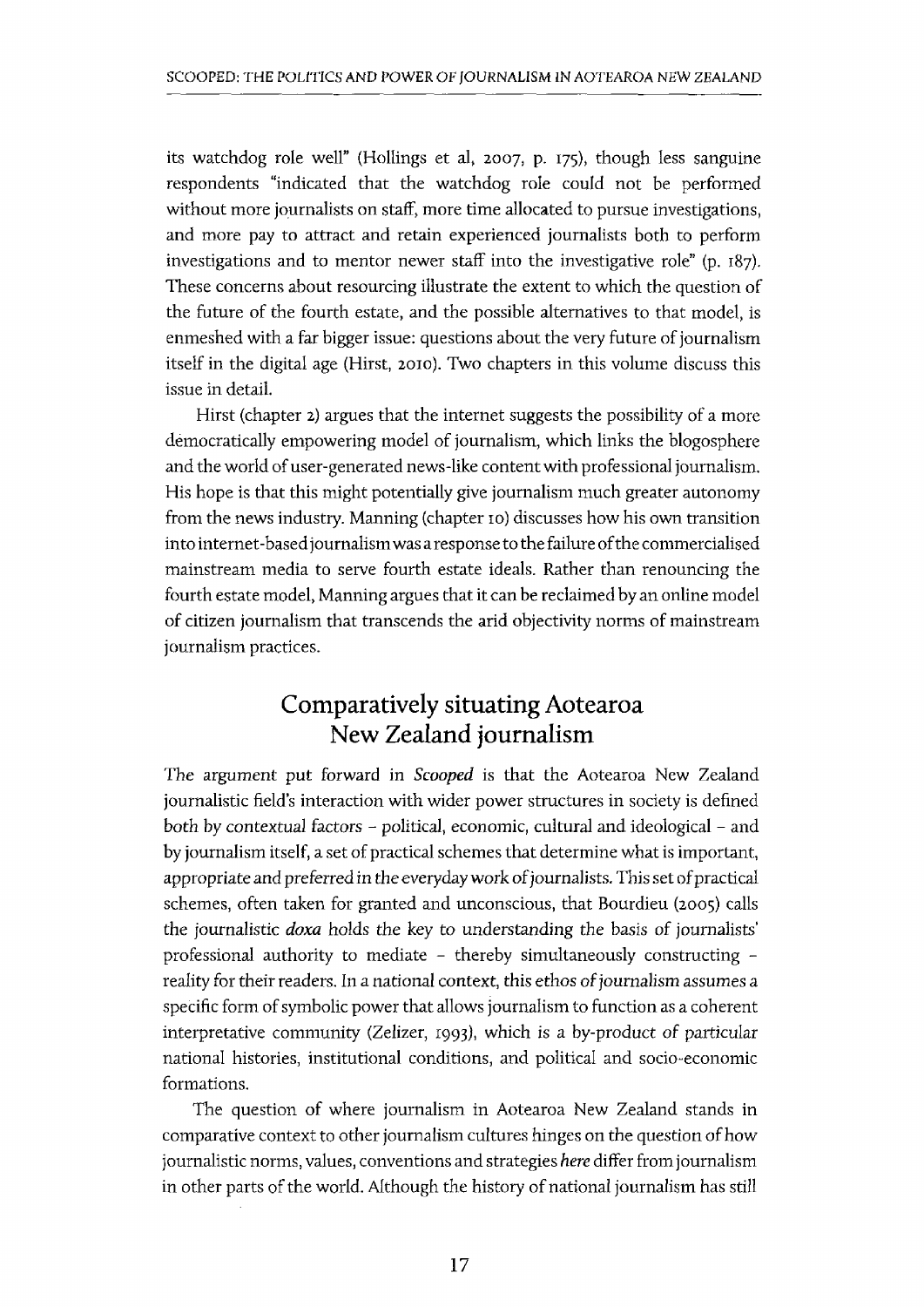to be written,<sup>I</sup> our contributors agree that Aotearoa New Zealand journalism shares the general characteristics of other Anglo-American journalism cultures. The prevailing British influence on the development of the press has been colourfully described as a kind of "enduring hangover from the days of the British Empire" (Norris 2001, p. 85), a genealogy encapsulated in the ongoing naming of the country's second biggest-selling daily newspaper as the *Dominion Post.* Patrick Day's (1990) history of the New Zealand press demonstrates, for example, how newspapers in the first half of the 19th century, like the press in the USA and UK a few decades earlier, generally reflected the point of view of one person - their publisher. Newspapers acted as political advocates for individual politicians until the r860s, when, with the establishment of the *Otago Daily Times,* New Zealand newspapers began a circulation growth as "the increase in population made it possible for the first time for newspapers to be profitable commercial concerns" (Day, 1990, p. 235).

Different features of the Aotearoa New Zealand journalistic field, both in terms of its historical formation and current condition, are explored in *Scooped.*  Abel, McCreanor and Moewaka Barnes (chapter 4) discuss how the ongoing tendency to represent Maori identities in sensationalist and negative ways can be traced back to newspapers' political desire to legitimise the colonial state and disparage the terms of the Treaty of Waitangi settlement. Matheson (chapter 7) examines the poor quality of Aotearoa New Zealand's international news coverage, and highlights the factors that reproduce an 'insular Anglo-Americanism' and 'neo-colonial' sensibility in the journalistic culture. Pamatatau (chapter II) reflects on his time as Radio New Zealand's Pacific Issues Correspondent, and probes the unconscious stereotypes that were projected on to his 'Pacific identity' by newsroom colleagues. Gajevic's case study analysis of the newspaper coverage of Russell Coutts' departure from the Team New Zealand yachting team documents how nationalist discourses ideologically define the submissive position of individuals, journalists included, in relation to the supremacy of the New Zealand nation (chapter 8).

One reoccurring theme relates to the rise of the journalism profession. Day says that the social position of the journalist was highly regarded in the early years of the colonial state. Journalists belonged to a respected profession with "publicly recognised political influence and power" (Day 1990, p. 168). The contrast with the present seems stark. A 2008 *Reader's Digest* survey of trusted professions in New Zealand ranked journalists  $34<sup>th</sup>$  out of 40, only a few spots above astrologers  $(35<sup>th</sup>)$ , prostitutes (36<sup>th</sup>), real estate agents and car salesmen (38<sup>th</sup>), politicians (39<sup>th</sup>) and telemarketers (40<sup>th</sup>). Similar international surveys show that, over

<sup>&#</sup>x27; One of the most significant attempts to profile the historical development of the New Zealand journalism profession is Elsaka (2004).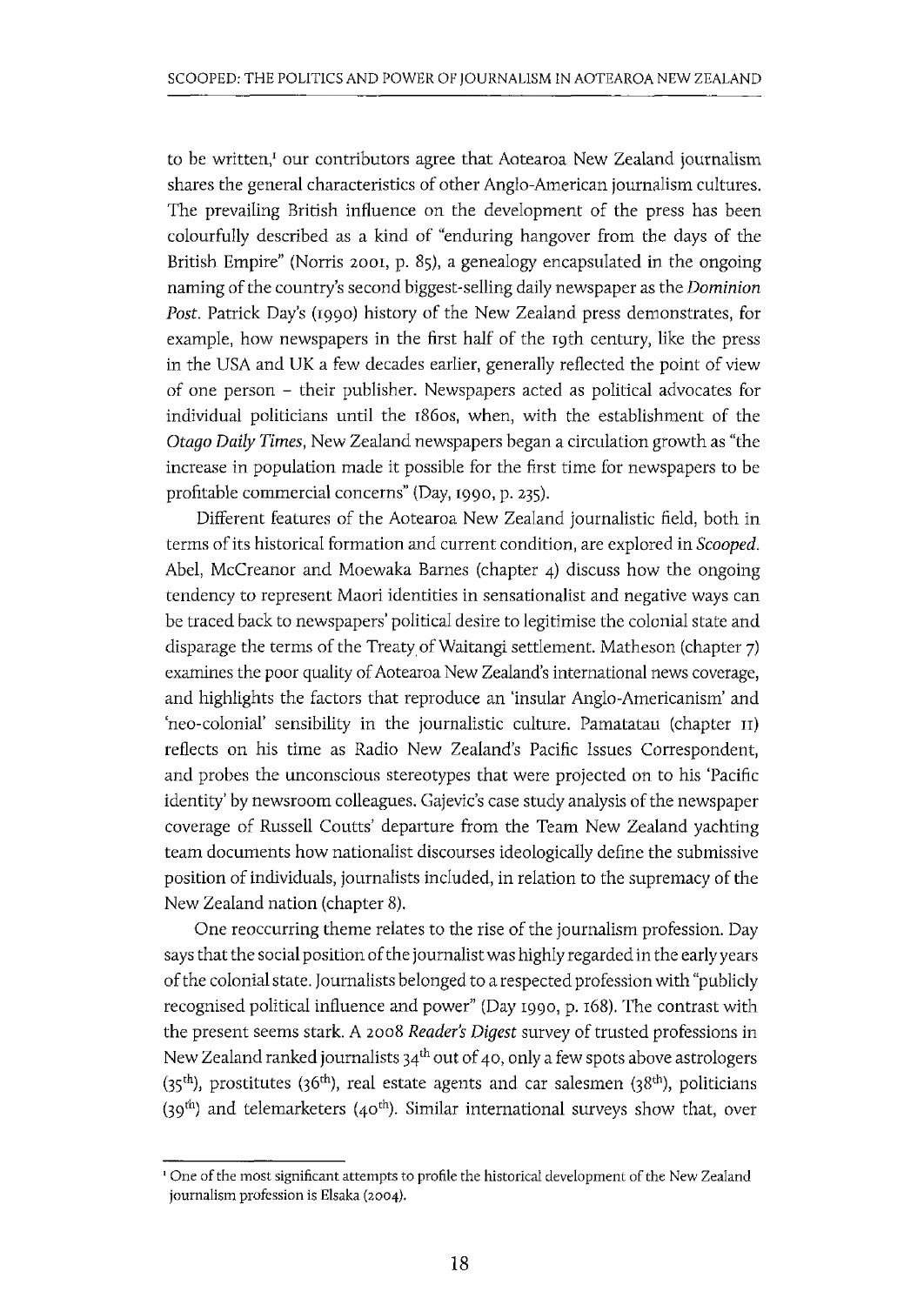the past 20 years, the public view of journalism's professional respectability has plummeted, but legitimising appeals to journalistic professionalism continue to be invoked (Hirst, 20I1). The ideological implications of professionalism are discussed by Hirst (chapter 2). He argues that the discourse of professionalism is something of a dead end for a robust journalistic culture, because it masks the degree to which the dominant conception of professionalism is ideologically complicit with a capitalist media infrastructure that is now in crisis. Similarly, Hager (chapter 13) argues that the development of a robust professional journalistic identity in Aotearoa New Zealand has to be nurtured independently from the news industry, because the commercial imperatives of the latter are the enemies of good journalism.

The form, structure, content, and design of the news in Aotearoa New Zealand follow the cultural patterns and conventions of journalism in the USA and the UK. When asked to list the main values that define their work, New Zealand journalists state a set of journalistic norms that can be found in any democracy: accuracy, objectivity, fairness, balance, integrity, and independence (Lealand, 2004). Still, when asked where these principles can be found in written form or what document clarifies them, there is a kind of confusion: is it in the Press Council's Statement of Principles, the union's code of ethics or the news organisation's style book?

Journalistic self-regulation in New Zealand, and the process of monitoring journalistic standards and handling disputes, follows the general norms of "liberal media systems" (Hallin & Mancini, 2004), in that it is organised in a relatively informal way within individual news organisations or the wider news industry. In the United States there is no press council or press complaints commission; in Canada local press councils, voluntary and relatively weak, are funded by the press; in Britain the Press Complaints Commission is still run by the newspaper industry; and in Ireland the recently established Press Council asserts its independence from both the news industry and government. The processes of journalistic self-regulation in New Zealand, "the vehicles for media responsibility and accountability" (Tully & Elsaka, 2002) are largely voluntary. and reactive to complaints rather than proactive - with the New Zealand Press Council regulating the print industry and the Broadcasting Standards Authority governing the television and radio industry.

The discrepancy between the journalistic ideals of providing context and background to a story, and the reality, where journalists produce stories around 'rent-a-quote' sources, has consequences for the quality of news coverage, as Comrie's chapter on political reporting discusses (chapter 6). In line with an increasing division of labour in the newsroom, the journalistic job has changed instead of being gatherers of news, journalists have become news processors. These global changes take a specific form in different national contexts, and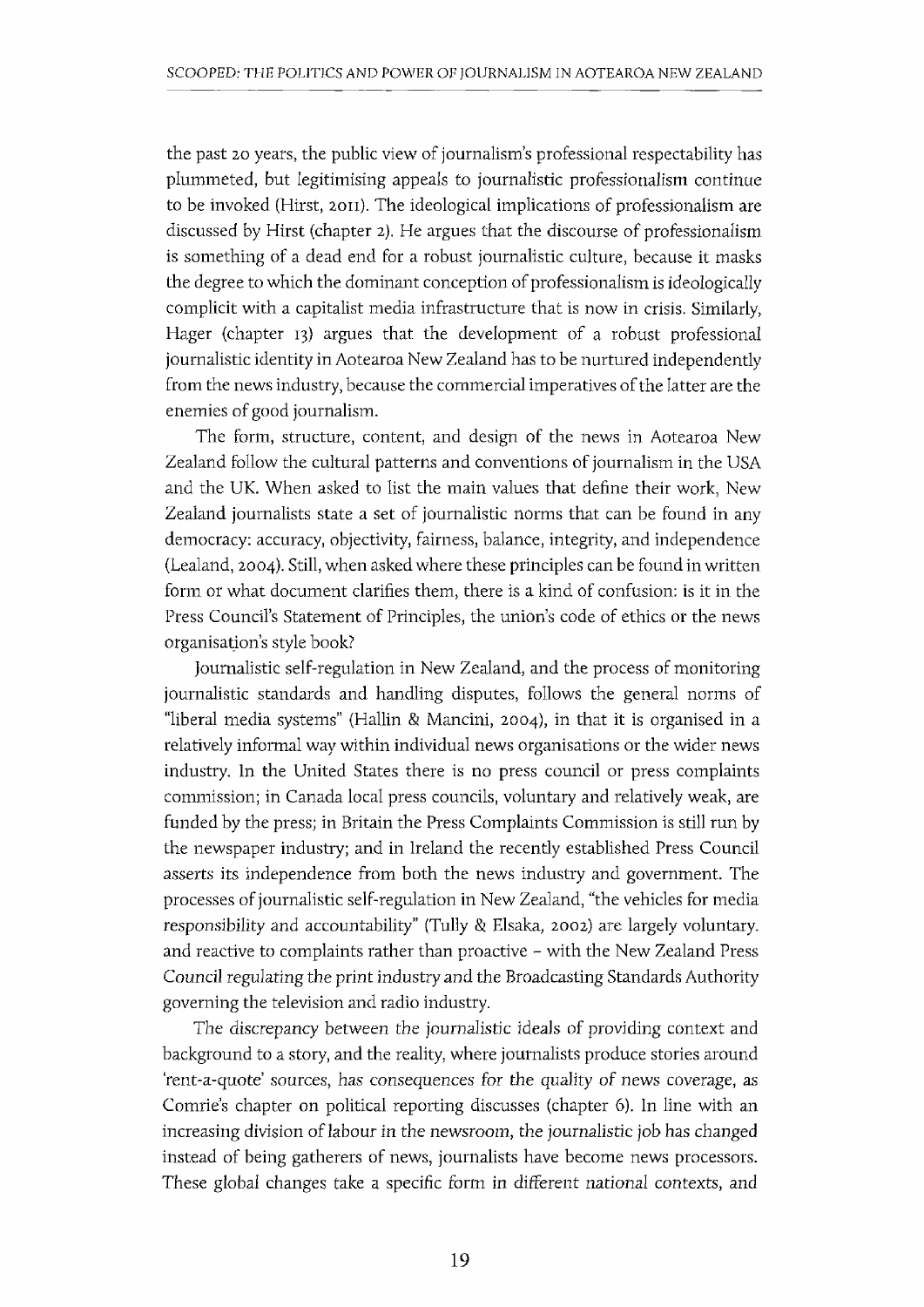one of the key objectives of *Scooped* is to capture some of the particulars of the Aotearoa New Zealand news culture. What we know from existing comparative studies is that a vibrant news culture comes about as a result of an "intervening variable between people - journalists, sources or public - and a given 'objective' situation - political and economic context, legal framework, media events, organisations, infrastructures, and systems, through which citizens inform or are informed" (Deuze, 2002, p. I34). New Zealand journalists are reluctant to assume this kind of deliberative role because it is considered to belong to advocacy journalism (Matheson, 2007). What the majority of them seem to value above all else is the profession's abilities to "provide objective reportage", "influence public debate and discussion", and "communicate between the various sectors of society" (Lealand, 2004, p. I90). These commitments are articulated through a detached reporting style, an emphasis on fairness and the balancing of sources, and an insistence on a strong distinction between facts and views an empiricism that believes the 'facts speak for themselves' and which refrains from a more intellectually engaged form of reporting. This line of argument is explored in detail in Phelan's chapter (chapter 4). It discusses how fact-based reporting reproduces a methodologically individualist view of the world, which fails to take satisfactory account of how identities are structured by social forces - including the media itself.

Another widely observed feature of the New Zealand journalistic field cited by different contributors is its alleged anti-intellectualism. This journalistic tendency is backgrounded by a more general consensus that Aotearoa New Zealand is averse to the idea of the "public intellectual" (see Simmons, 2007). Various contemporary political columnists, such as Jane Clifton, Colin James, Rod Oram, Chris Trotter, Karl du Fresne and Rosemary McLeod nonetheless have the status of influential political analysts and commentators. They not only publish their articles, but give public talks, join radio and television panels, and are invited to make a contribution on public matters in ways philosophers were called upon to do in ancient Greece - as people who know more than others and are able to interpret and predict, a role that both Anglo-American and continental European journalists still assert in the public sphere. Some studies of journalistic practice in New Zealand (Rupar, 2006; Ashwell, 2009; Matheson, 2007) show that journalists and currents affairs presenters readily take the position of mediators in public disputes, though sometimes in a fashion that is spectacle-driven and demagogic (Atkinson, 20ra). Thus, irrespective of the question of how the committed is articulated, the idea of journalism as the "voice of the public", which Hallin (2006) links to the American journalism of the 60S, is still alive in Aotearoa New Zealand today.

So, if journalists can in one sense be described as "intellectuals of the everyday" (see chapter 3 by Hirst), what then is the basis of the claim that the New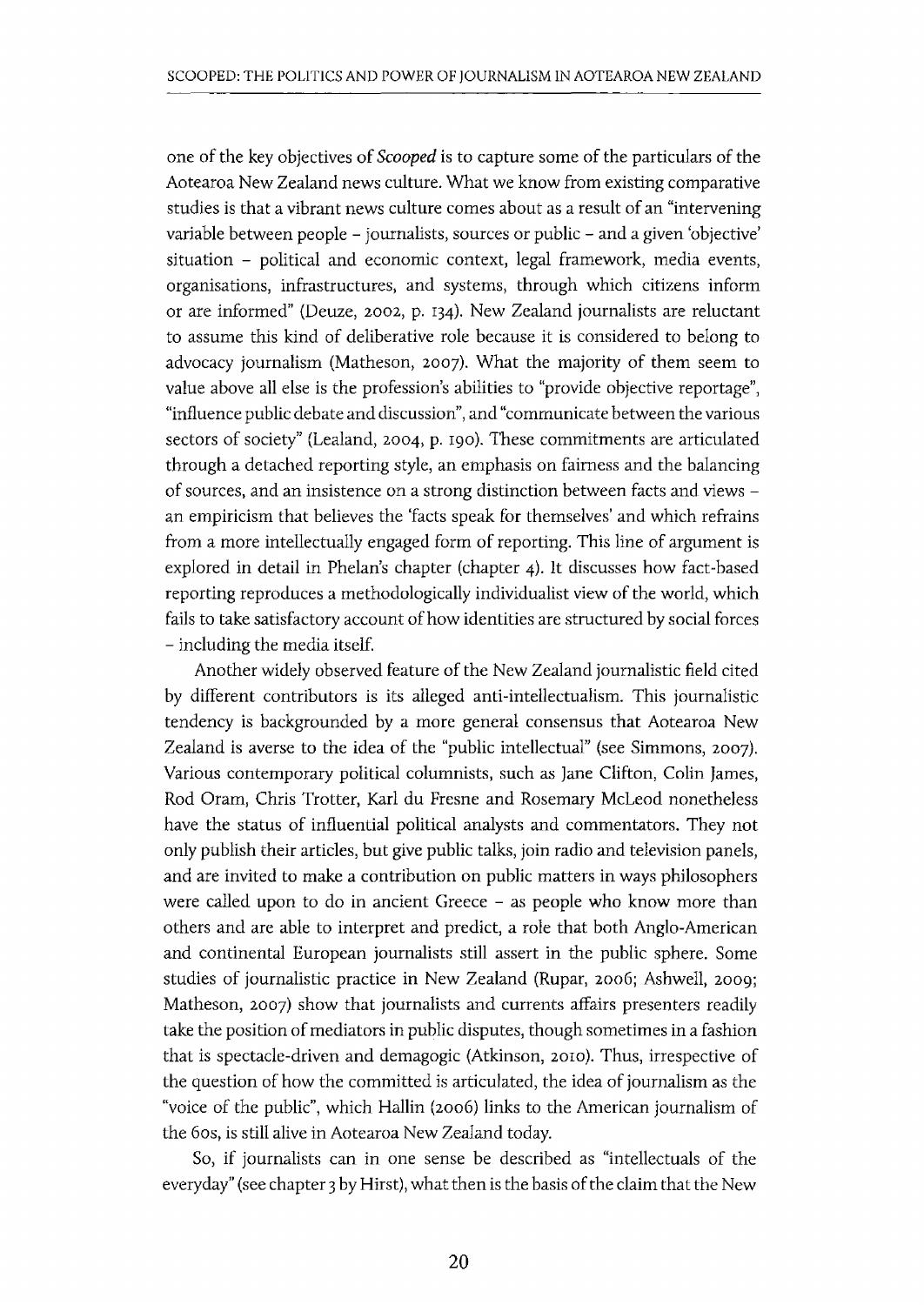Zealand journalistic field veers towards anti-intellectualism? This introduction is not the place for a detailed parsing of the question, but Macdonald (chapter IZ) offers one interesting perspective on this issue. Reflecting on his time as editor of and staff writer at the *Listener,* he discusses how the magazine's relatively modest attempt to articulate a more "questioning, opinionated and occasionally crusading" brand of journalism, different from the mainstream, fossilised into the "shallow stereotype" that it was a bastion of "left wing radicalism" and "cultural snobbery". Macdonald's analysis suggests it would be foolish to bracket New Zealand journalists, en masse, as anti-intellectual, and he discusses, for instance, how the *Listener* played a particularly important role in the construction of a literary public sphere in New Zealand. That said, the repressive cultural dynamics documented in his chapter are still evident in the hostile response of at least some journalists - on both the right *and* left of the cultural and political mainstream - to ideas and theories that question commonsense norms that are, of course, partly moulded by journalists themselves (Phelan, zon; Phelan, 2008; Hirst, 2008).

# **The journalistic field and the academic field**

*Scooped* wants to contextualise the charge of anti-intellectualism with reference to the institutional relationship between the journalistic field and the academic field. The relationship between journalism and the academy is often an antagonistic one in Aotearoa New Zealand and elsewhere (see, for example, Skinner, Gasher and Compton, 2001; Turner, 2001). The tensions between practitioners and academics sometimes illustrate very different views about such issues as journalistic objectivity, journalistic engagement, journalistic professionalisation, and the relationship between industry and journalistic interests. These differences sometimes generate debates that reinforce lazy stereotypes and assumptions, rather than encourage open-ended critical reflection. These tensions are exemplified in the enduring tendency to see 'theory' and 'practice' as irrevocably opposed, a simplistic and hackneyed distinction that covers up the extent to which practice is  $-$  if we are to understand it critically and historically - ultimately grounded in theoretical assumptions (Hirst, 2010; Phelan, 2008).

These antagonisms are sometimes most visible when the question of journalism's formal educational status is being discussed. Is journalism simply a vocational trade and skill that is best learned on the job, as some would argue? Or should a journalism education also constitute, as Thomas argues (chapter 9), a domain of scholarship and learning that explores a critical space beyond the situated perspective of the practitioner (Hirst, 2010)? How one answers these questions depends, in part, on how the social role of the university and tertiary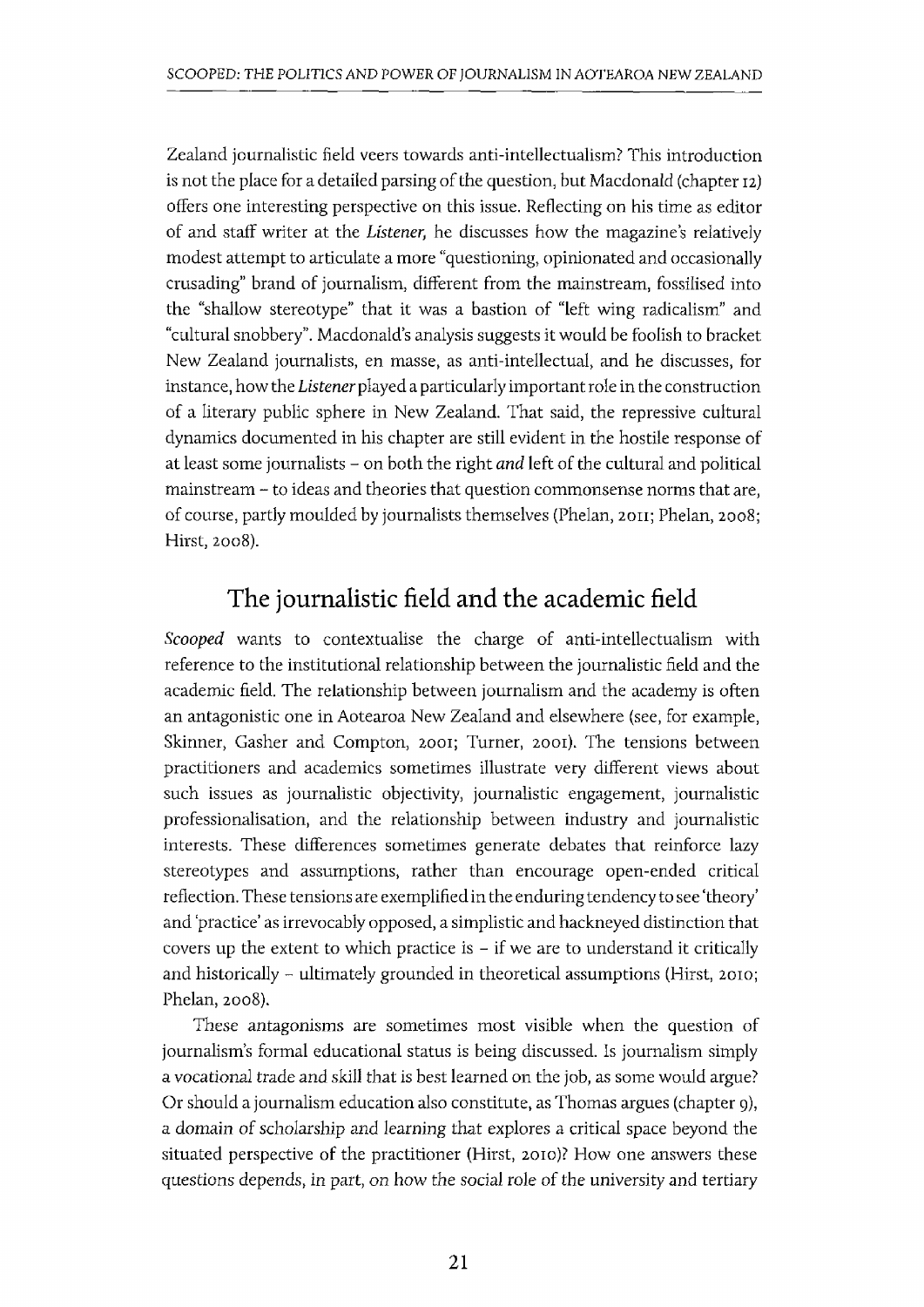sector is conceived. Is the university primarily a training ground to "serve" (Skinner et al, 2001) the news industry  $-$  in effect, a more socially prestigious version of the polytechnic model? Or does the university, as a distinct public sphere in its own right (Giroux, 2007), have a duty to produce more than 'industry-ready' graduates, but also critically engaged citizens with the capacity to find voice and intellectual agency within a knowledge economy organised around increasingly precarious and exploited forms of 'creative' labour?

University managers and technocrats are often very good at invoking the traditional idea of the university when it is strategically advantageous. However, many would argue that the traditional idea of the university  $-$  as a domain of critical thought and scholarship - is increasingly under threat *within* the university itself (Couldry & McRobbie, 20ro). Far from the stereotypical image of the university as a hotbed of radical intellectuals, today's Aotearoa New Zealand university is an increasingly docile and apolitical space where one is much more likely to publicly hear the managerial and corporate language of 'benchmarking', 'stress-testing', 'auditing' and 'stakeholder relations' rather than the language of critical theory. The role of the university is also routinely described as one of simply 'serving' the economy and society. These assertions are often made as if they were utterly straightforward claims, rather than inherently ideological statements that obscure how the constitution of 'society' and 'the economy' are sites of political and social struggle.

Situated in the context of today's neoliberalised university, *Scooped's* appeal to a more critically-inflected journalism studies identity is therefore somewhat ironic. On the one hand, the appeal is partly articulated in response to the need to give the study of journalism more intellectual and scholarly legitimacy within the academy. Yet, on the other hand, today's university is increasingly keen to mimic the kind of industry-centric model that has historically structured the relationship between tertiary institutions and the news media industry in Aotearoa New Zealand. The political and cultural context is effectively analogous to the one Thompson describes (chapter 5) on a state-facilitated capitulation of Television New Zealand (TVNZ) to market imperatives. As with the institutions of public service broadcasting, the university is becoming increasingly colonised by the logic of the market *within* the institution itself - more eager to serve the figure of the student-customer rather than stimulate the consciousness of the critical citizen.

In the parlance of administrators at one large tertiary institution, students are increasingly taken on a 'journey of experiences', rather than inculcated in critical study and reflection on social issues and trends in their field. The rhetoric of 'journey' implies a simple linear education with a beginning, managed trajectory, and a final destination. It is an instrumental view that operates upon the EFTSU (equivalent fulltime student unit), rather than with or through the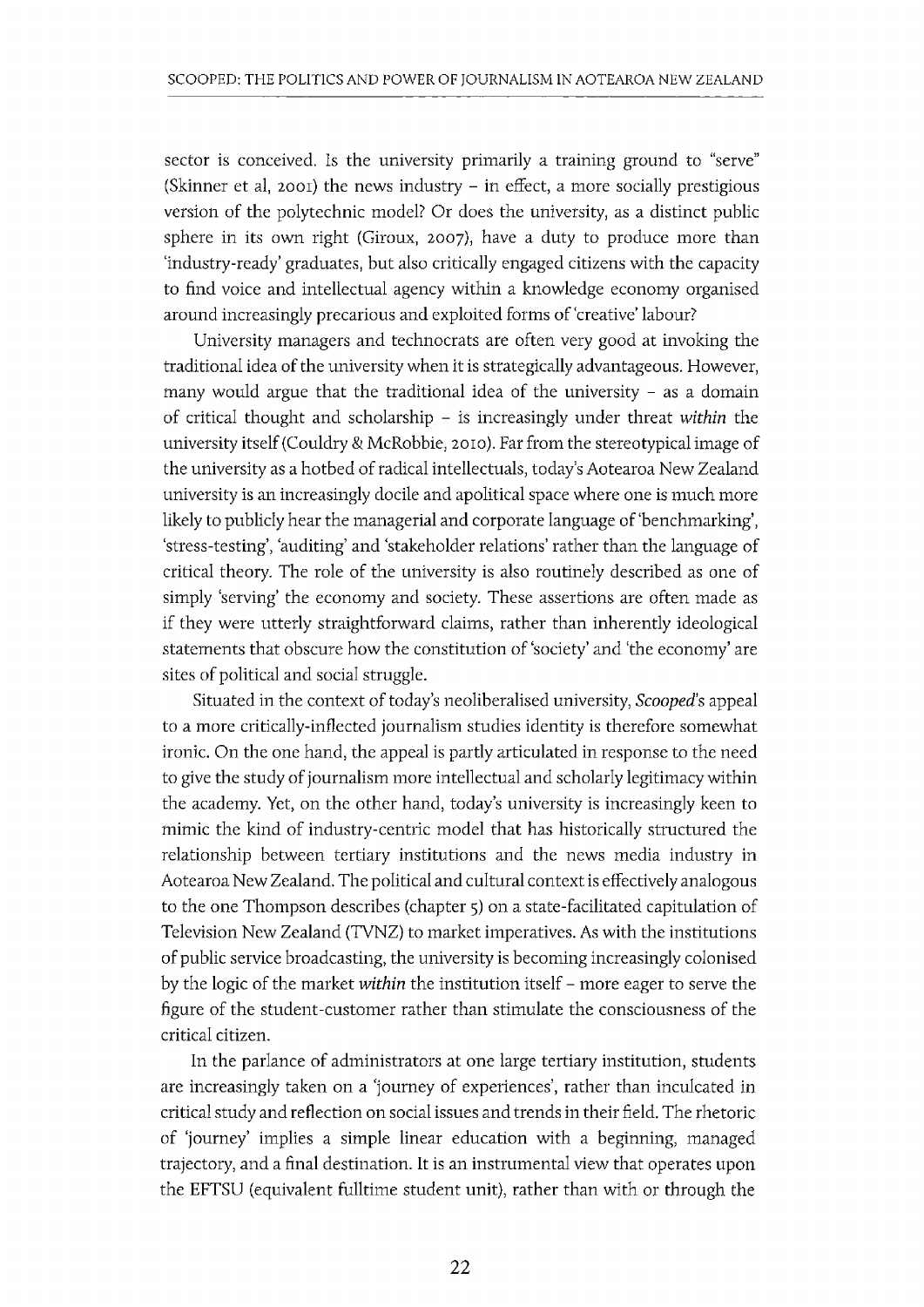student's own sense of agency, At the end of the journey, the transformation of the EFTSUs is assumed to be complete - they are 'transitioned' into ILUs (indentured labour units), Their education already prefabricated by industry imperatives, journalism graduates are deemed 'fit-for-purpose' and can slot into the industrial process of news production, without necessarily encountering critical and theoretical reflection on what they did along the journey, As Penny O'Donnell puts it so well: "universities might well be encouraging precarious, , . and market-oriented work practices such as self-censorship in journalism", rather than pushing the boundaries of a strait-jacketed professionalism and challenging industry norms (2006, p, 35).

The danger with the strategic confluence of neoliberalised identities and perspectives outlined here is that the articulation of a journalism studies identity in Aotearoa New Zealand could end up assuming quite an uncritical and theoretical form, mainly giving an academic veneer to the old model of 'serving' the industry and reproducing inherited cultural norms. These risks are noted by Thomas, who suggests that, despite the increasing numbers of New Zealand journalism students enrolled in University courses, "this shift has, as yet, made little difference to the traditional emphasis on teaching mainly vocational skills", The subtlety of Thomas' point should not be lost. There is "nothing wrong with" vocational and skills-based practices, she suggests; rather, the point is that "they need to be tempered with a broader approach", where journalism students are encouraged to engage with the interdisciplinary fields of critical communication and media studies in a way that enriches their perspective on journalism practice, In that respect, the objective articulated in the first issue of the journal *Journalism Studies* captures the spirit of the kind of journalistic and academic field relationship that this book would like to see normalised in the Aotearoa New Zealand of the future:

The overriding ambition.... is to provide a... critical forum for journalists, *academics, journalism trainers and students of journalism, to debate the central issues confronting journalism understood both as a subject focus for scholarly and intellectual inquiry as well as a field of professional practice, This desire to meld theory and practice represents a substantial ambition but, if the marriage between journalism and the academy is problematic, we believe that divorce is not merely undesirable but unthinkable* (Franklin et aI, 2001, p. 5)

## **Conclusion: the possibilities of the present**

The desire to signal the emergence of a critical journalism studies identity in Aotearoa New Zealand is not a modest one. However, the editors of *Scooped*  are very aware that this book is simply a starting point in bringing this identity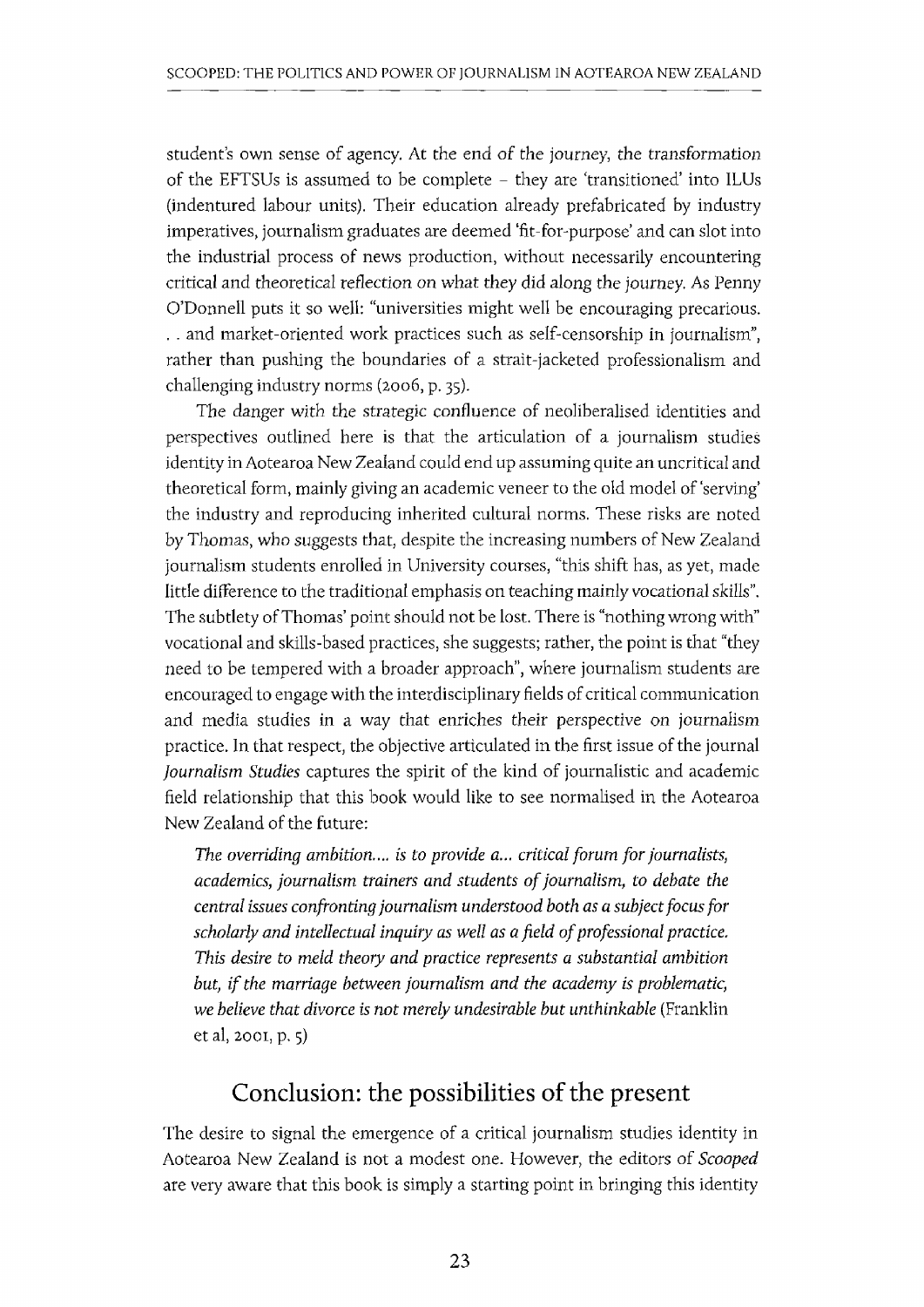to the attention of a wider student, academic and public audience, as well as crystallising recognition of the kind of work that has already been done by researchers either based in, or writing about, Aotearoa New Zealand journalism. We would hope that it would encourage others to do work that develops and critically interrogates the arguments and perspectives articulated in this book. And we would also hope that it might help cultivate more productive and intellectually engaged forms of communication between the academic field and the journalistic field, rather than tired re-enactments of the familiar antagonisms (Phelan, 2011).

The present historical moment is a crucial one for anyone concerned about the condition of our mediated democracies in Aotearoa New Zealand and elsewhere. What is at stake has been described by the American media scholar Robert McChesney as a "critical juncture" - a moment in the development of global media systems where the future is indeterminate and open to the possibility of a radically democratic media ecology that puts the citizenry first and redeems the idea of public interest journalism (McChesney, 2007). It is a moment afforded to us by the digital revolution and the uncertainty surrounding what it actually means to be a journalist today. At one level - almost utopian and anarchistic in its simplicity  $-$  everyone today has the potential to be their own reporter and there has never been so much apparent consumer choice of news sources. At another level- that of ownership, control and economic power - the news industry has proved remarkably resilient ever since the Industrial Revolution. What's more, it's a historical moment when the traditional public service alternatives to market-driven media models are also in crisis, nowhere more so than at TVNZ.

The critical juncture represents an opportunity to reassess the politics and power of journalism in Aotearoa New Zealand and offers perhaps the opportunity to redirect it towards a more critical and reflexive position of intellectual confidence and independence. Perhaps this will happen in collaboration with audiences - or those people we used to call the audience, but who now produce their own "news-like" content. One thing is clear; it is no longer business as usual for the news industry, journalists or news citizens.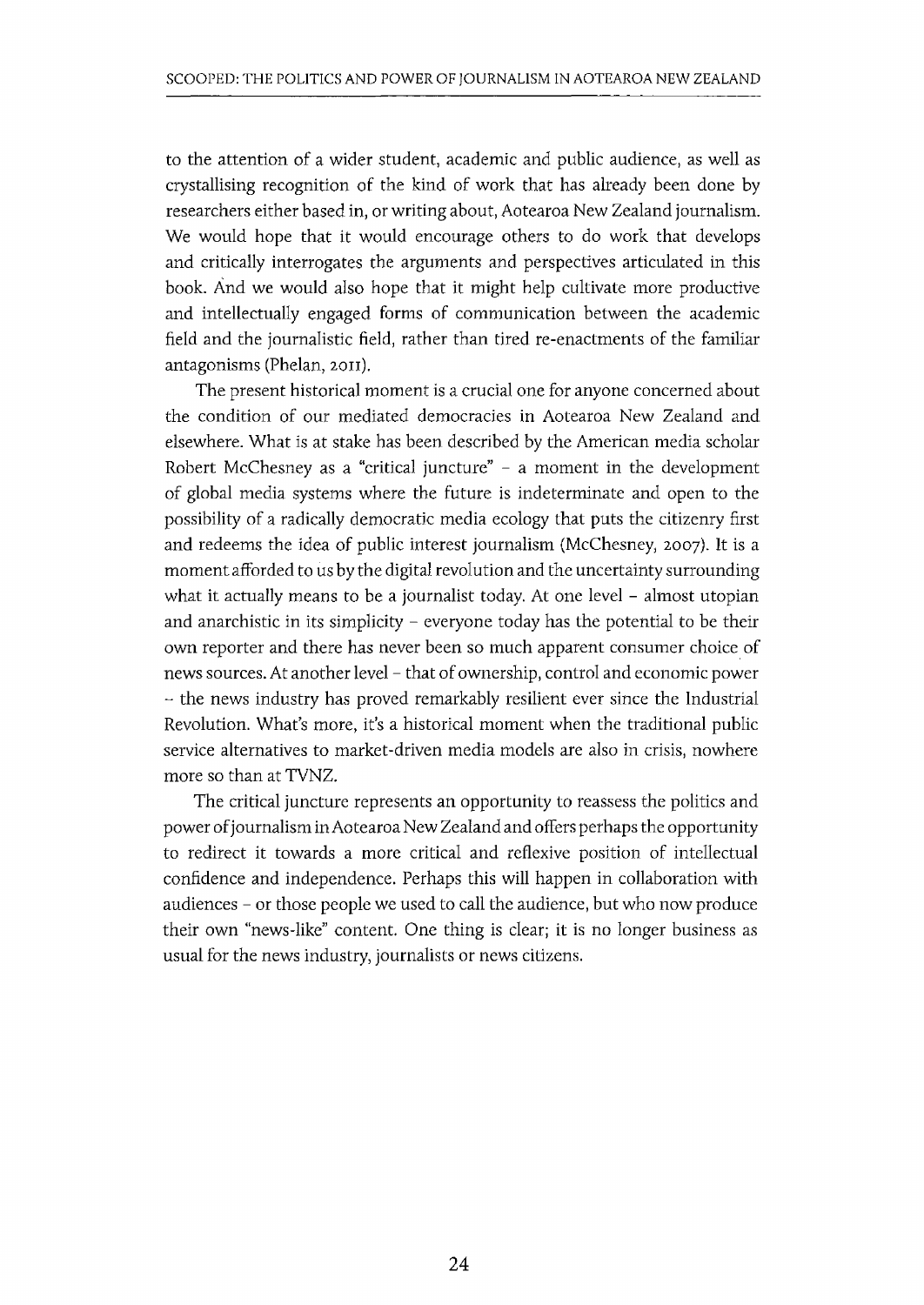### **REFERENCES**

Ashwell, D. (2009). *Reflecting diversity or selecting viewpoints: An analysis of the GM debate in New Zealand's media I998-2002.*  (Unpublished doctoral dissertation). Massey University, Palmerston North.

Atkinson, j. (20IO). Political mediators. In R. Miller (Ed.). *New Zealand government and politics* (5th ed.) (pp 413-430). South Melbourne: Oxford University Press.

Benson, R., & Neveu, E. (2005). *Bourdieu and the journalistic field.* Cambridge: Polity.

Bourdieu, P. (2005). The political field, the social science field, and the journalistic field. In R. Benson and E. Neveu (Eds.), *Bourdieu and the journalistic field* (pp. 29-48). Cambridge: Polity Press.

Couldry, N., & McRobbie, A. (20ro). The death of the university, English style. *Cultural Machine.* Retrieved from http://www. culturemachine.net/index.php/cm/article/ *viewArticle/4*<sup>I</sup> z/42 *9* 

Cryle, D. (Ed.). (1997). *Disreputable profession: Journalists and journalism in colonial Australia.*  Rockhampton: Central Queensland University Press.

Davies, N. (2008). *Flat earth news: An awardwinning reporter exposes falsehood, distortion and propaganda in the global media.* London: Chato & Windus.

Day, P. (1990). *The making of the New Zealand press.* Wellington: Victoria University Press.

Deuze, M. (2002). National news cultures: A comparison of Dutch, German, British, Australian and u.s. journalists. *Journalism and Mass Communication Quarterly,* 79(1), *134-150.* 

Ellis, G. (20ro), Who owns the media. In R. Miller (Ed.). *New Zealand government and politics* (5th ed.) (pp 399-412). South Melbourne: Oxford University Press.

Elsaka, N. (2004). *Beyond consensus? New Zealand journalists and the appeal of 'professionalism' as a model for occupational reform.* (Unpublished doctoral dissertation), University of Canterbury, Christchurch.

Elsaka, N. (2005). New Zealand journalists and the appeal of 'professionalism' as a model of organisation: an historical analysis. *Journalism Studies,* 6(1), 73-86.

Franklin, B., Kopper, G. G., Toth, E., & VanSlyke Turk, j. (200I). Editorial. *Journalism Studies,* 1(1), 5-7.

Giroux, H. A (2007). *The university in chains: Confronting the military-industrial-academic complex.* Boulder: Paradigm.

Gitlin, T. (2009, May 20). Journalism's many crises. Retrieved from http://www. opendemocracy.net/article/a -surfeit -of-crisescirculation -revenue-attention-authority-anddeference

Hallin, D. (2006). The passing of the 'High Modernism' of American journalism revisited. *Political Communication Report*  16(1). Retrieved from http://frank.mtsu. edu/~pcr/1601\_2005\_winter/commentary hallin.htm

Hallin, D., & Mancini, P. (2004). *Comparing media systems; Three models of media and politics.* Cambridge: Cambridge University Press.

Hirst, M. (2010). Journalism education 'Down Under': A tale of two paradigms. *Journalism Studies,* II(I), 83-98.

Hirst, M. (20Il). *News 2.0: Can journalism survive the internet?* Sydney: Allen & Unwin.

Hollings, 1., Lealand, G., Samson, A., & Tilley, E. (2007). The big NZ journalism survey: Underpaid, under-trained, under-resourced, unsure about the future - but still idealistic. *Pacific Journalism Review,* 13(2), 175 -197.

Kaul, A j. (1986). The proletarian journalist: A critique of professionalism. *Journal of Mass Media Ethics*,  $I(2)$ , 47-55.

Kemp, G. (2010). Democracy, the public and the media. In R. Miller (Ed.). *New Zealand government and politics* (5th ed.) (pp. 385-398). South Melbourne: Oxford University Press.

Lealand, G. (2004). Still young and female: A (modest) survey of New Zealand journalists. *Pacific Journalism Review,* ro(2), 173-I96.

Louw, E. (2005). *The media and political process.* London: Sage.

McChesney, R. W. (2000). *Rich media, poor democracy: Communication politics in dubious times* (New Press paperback ed.). New York: The New Press.